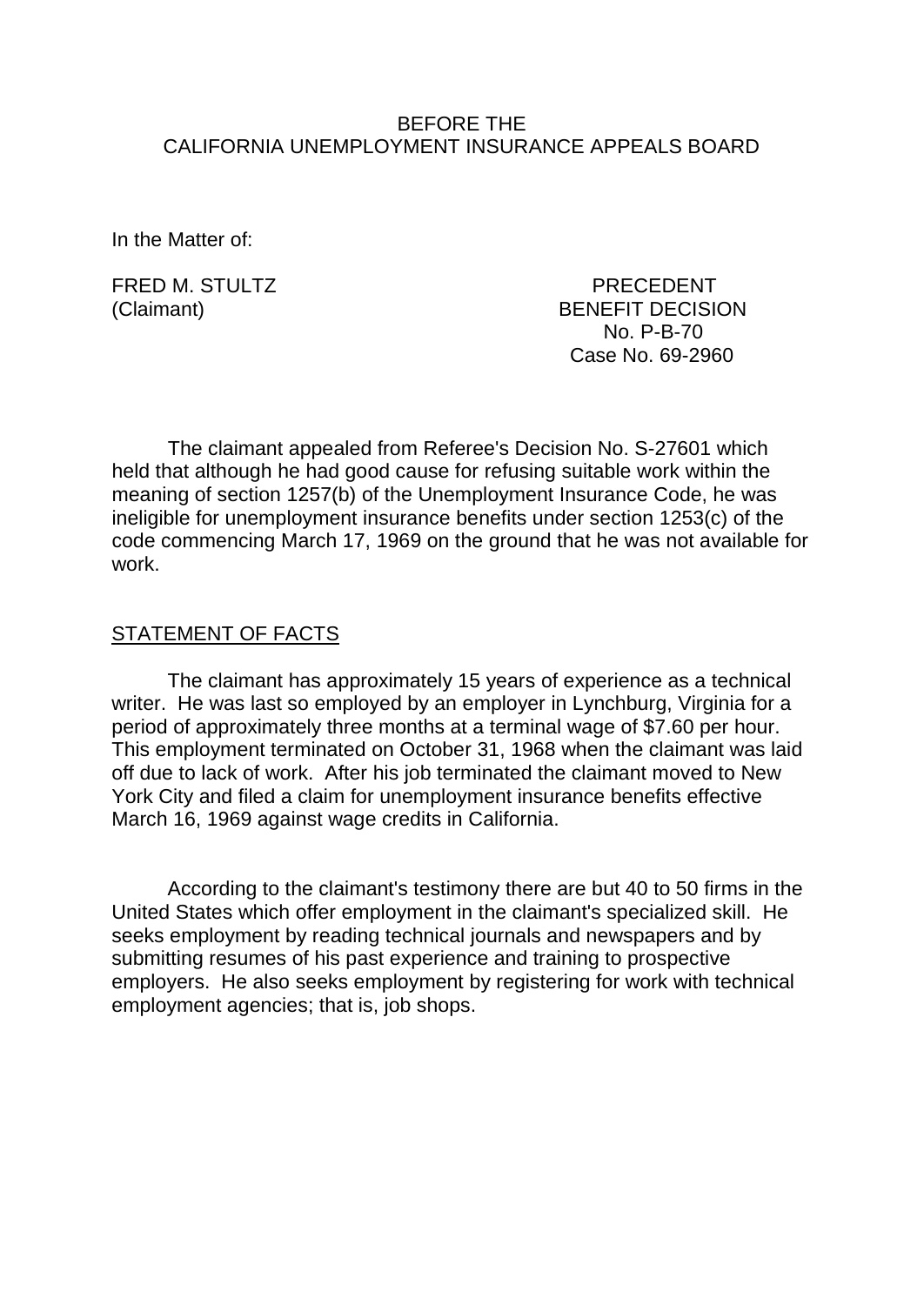During the week ended March 23, 1969 the claimant was contacted by one job shop with which he had registered and referred to work with an employer in Long Island. He was told that the wage offered was \$7 per hour.

The claimant indicated his willingness to accept this work. However, shortly after he was contacted by this job shop another job shop with which he had registered contacted him and offered him the same job at a wage rate of \$7.50 per hour. The claimant then contacted the employer and learned that the wage paid by the employer was in fact \$7.50 per hour, but, if the claimant accepted the work, he would receive only \$7 per hour because the employer was obligated to pay the first job shop 50 cents per hour for referring the claimant to work. The claimant decided not to accept the employment offer because he thought it was unfair that the job shop would receive this amount from his hourly wage.

The claimant will not accept work paying less than \$7 per hour, and at the time of the referee's hearing on June 4, 1969 he had had no work since he left his job on October 31, 1968.

There is an absence of clear evidence in the record as to the prevailing rate paid for the claimant's skills. However, the claimant's uncontradicted testimony is that the "going rate" is \$7.50 per hour and employers have to come up to at least that figure in order to obtain qualified technical writers.

#### REASONS FOR DECISION

Section 1257(b) of the Unemployment Insurance Code provides for the disqualification of a claimant if "He, without good cause, refused to accept suitable employment when offered to him, or failed to apply for suitable employment when notified by a public employment office."

The claimant in this case was offered a job in his usual occupation which paid a wage he was willing to accept. The work was suitable employment. He refused it because he learned that the prospective employer would pay 50 cents for each hour he worked to the private agency which referred him to the job. It therefore remains to be decided whether the claimant had good cause for refusing this offer of suitable employment.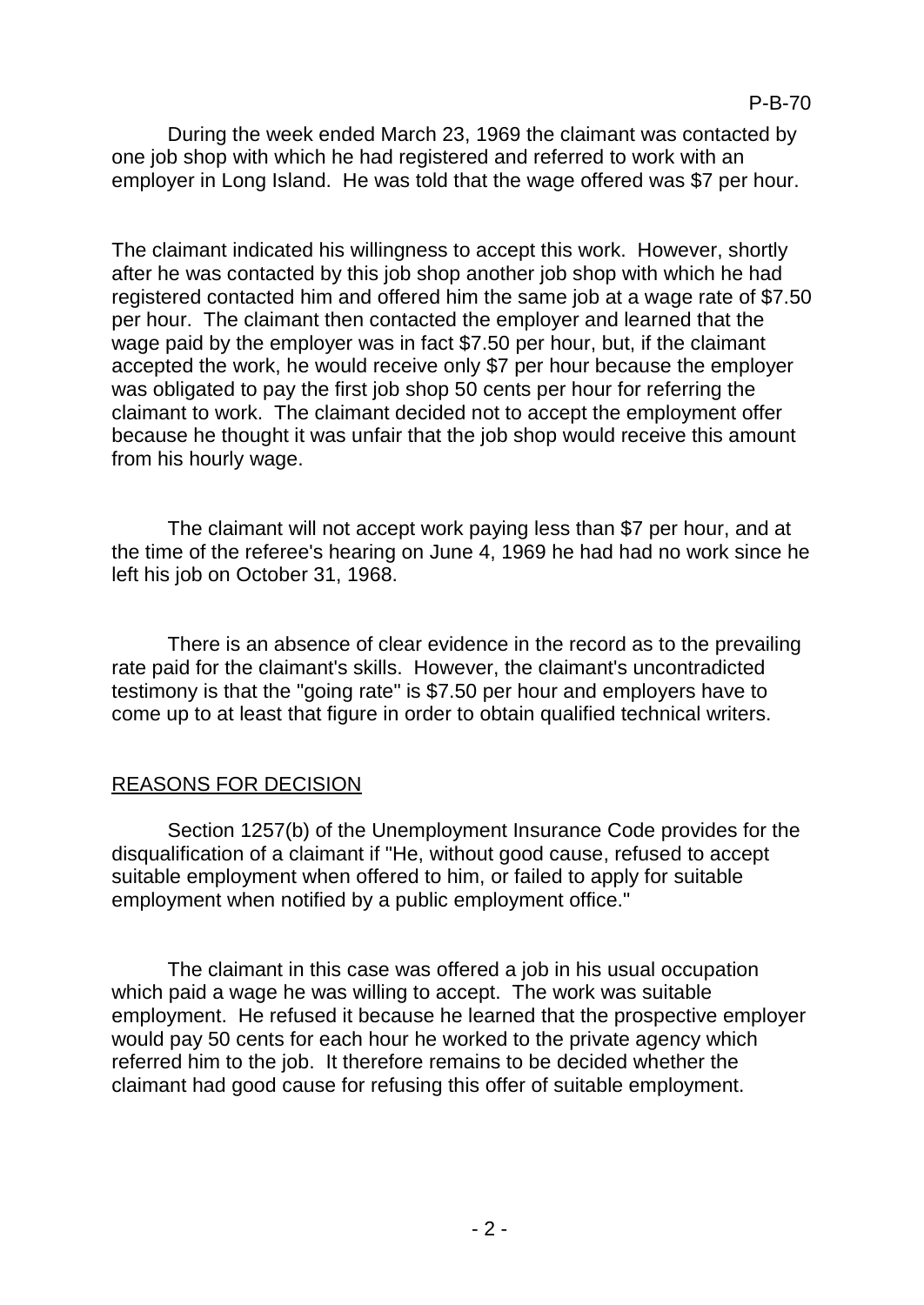We believe that when a claimant registers for work with an agency which charges the employer or the job seeker a fee for its services, the claimant accepts this condition. Then if suitable work is offered to him through

the agency with which he is registered, he does not have good cause for refusing such job merely because he or the employer would have to pay a fee for the services rendered. Otherwise it would be an idle act for the claimant to seek work by registering with such an agency.

Applying the above reasoning to the facts in this case, we find the claimant's refusal of this suitable work, merely because the job finding agency would receive a fee, does not give him good cause for refusal of suitable work within the meaning of section 1257(b) of the code.

Section 1253(c) of the code provides that an unemployed individual is eligible for benefits with respect to any week only if he was able to work and available for work for that week. If the claimant imposes restrictions on acceptable work which significantly reduce possibilities of his obtaining employment, these restrictions tend to remove the claimant from the labor market and render him unavailable for work.

Obviously a claimant is not available for work if he imposes a wage restriction that substantially reduces his opportunities for obtaining work. And, generally speaking, a claimant can impose a higher wage restriction on suitable work during the initial period of his unemployment, but as his unemployment extends the claimant must lower his sights and reduce his wage requirements.

Although the claimant herein has been unemployed for a considerable period of time, the record does not show that his continuing unemployment is due to his wage restriction. His restriction to \$7 per hour has always been below the "going rate" of \$7.50 per hour. Thus, we could not expect the claimant to lower his sights when they were already sufficiently low at the very start of his unemployment. Under these circumstances we find that the claimant's restriction to \$7 per hour does not render him unavailable for work within the meaning of section 1253(c) of the code.